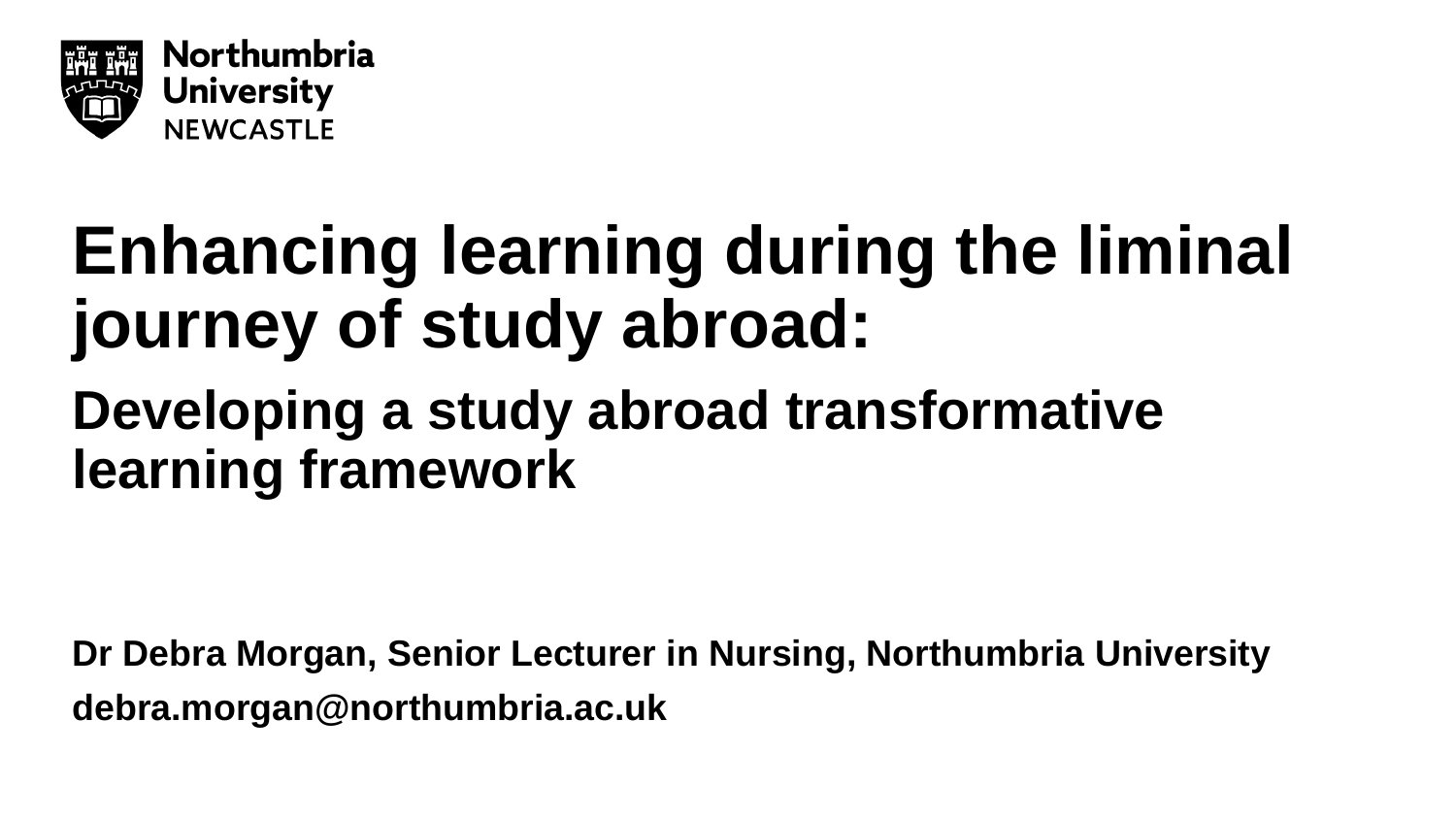## **The research: Morgan (2019)**

- **Background:** Study abroad generates positive learning outcomes<sup>1,2</sup>. Experiences of learning, & processes during unaccompanied study abroad are unclear.
- **Aim:** To investigate student experiences of learning during study abroad (comprising a professional placement) in all contexts (formal & informal) in order to gain empirical understanding.
- **Methods & Participants:** Hermeneutic phenomenology3. N = 20 student nurses. X 2 semi-structured interviews per participant (return & follow up).Phenomenological Hermeneutical Method of Analysis4.

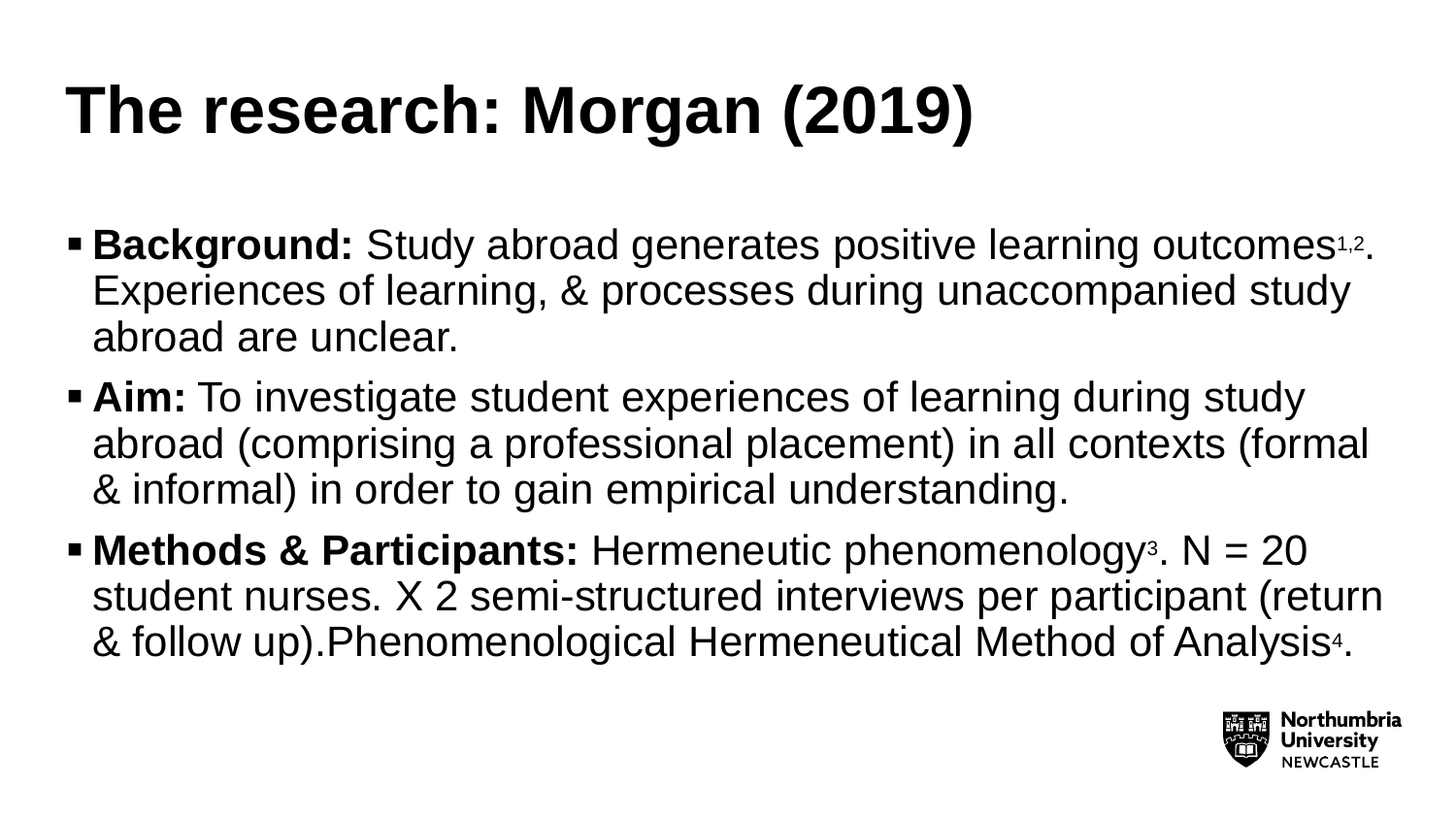# **The findings**

- **Examing is experienced within the context of difference.**
- Study abroad is a journey of liminality<sup>5,6</sup>.
- $\blacksquare$  The journey comprises preliminal, liminal and postliminal stages<sup>5,6</sup>.
- Students are 'liminal entities' as they are 'betwixt & between'6.
- Learning processes and strategies comprise students taking<br>responsibility and undertaking active sense-making activities. This learning is also influenced by others.
- **Students may struggle to make sense and troublesome-ness** continues until a threshold of understanding is crossed<sup>7,8,9,10,11</sup>.
- At the end of the journey students experience transformation<sup>12</sup>: personal & professional development, progression toward cultural competence<sup>13</sup>; global graduateness<sup>14</sup>.

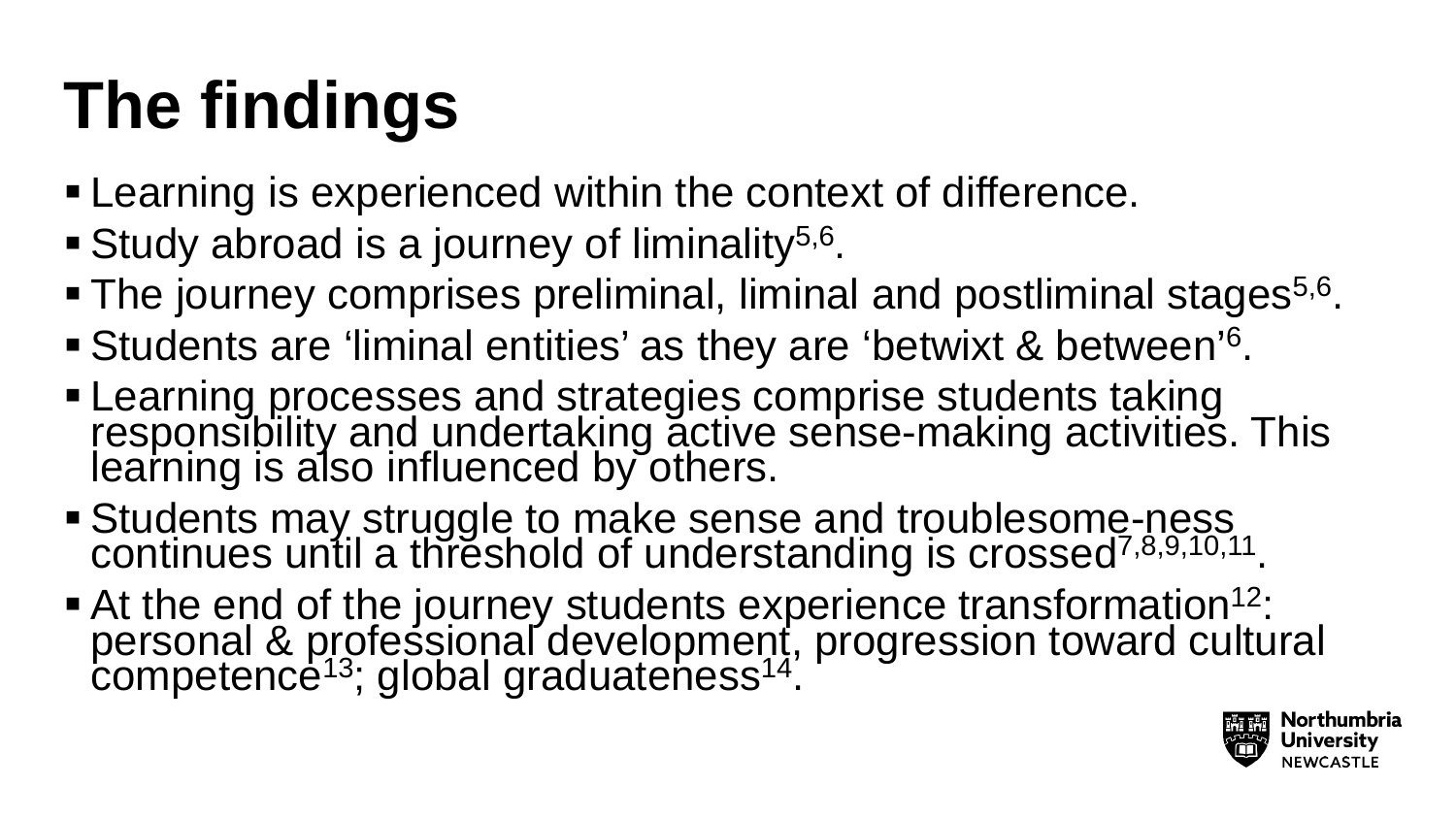## **The innovation**

 **Development of a study abroad transformative learning framework**

- Blended approach face-to-face interactions/ activities & online supported learning activities & interactions
	- Stage 1: Programme of learning developed as a framework
	- Stage 2a: Development of teaching and learning materials
	- Stage 2b: Develop online programme and interactive content
	- Stage 3: Implementation
	- **Stage 4: Evaluation**

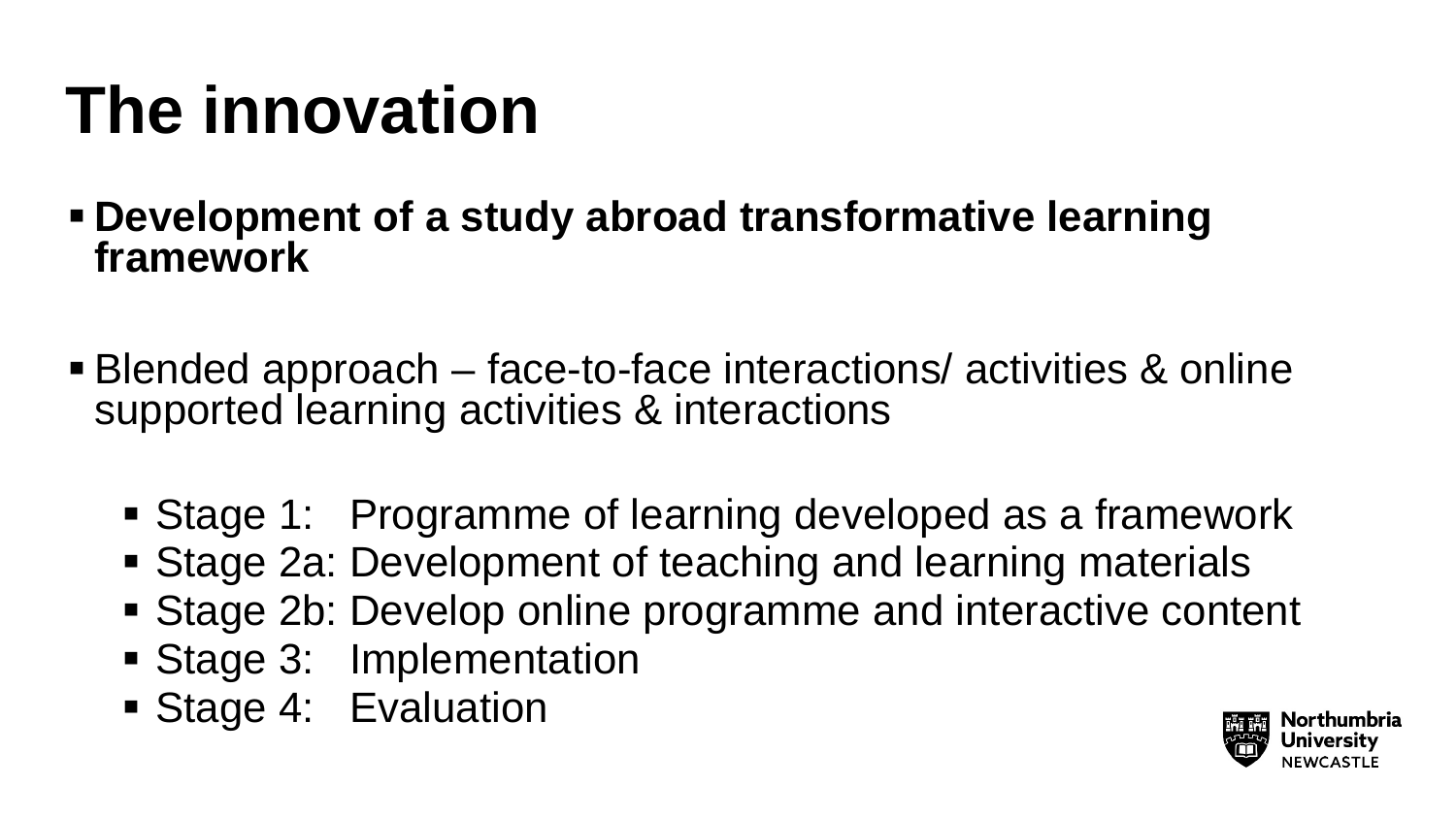|                                                                                                                                                                                                                                                                                                                                                                                                                                                                                                                                                                                                                                                                                                            | To support:                                                                                                                                                                                                                                                                                                                                                                                                                                                                                                                                                                                                                                                                                                                                                                                                                                                                                                                                                                                                                                                                                                                                |                                                                                                                                                                                                                                                                                                                                                                                                                                                                                                                                                                           |                                                                                                                                                                                                                                                                                                                                                                                                                                                                                                                                                                                                                                                                                                                                                                                                                         |
|------------------------------------------------------------------------------------------------------------------------------------------------------------------------------------------------------------------------------------------------------------------------------------------------------------------------------------------------------------------------------------------------------------------------------------------------------------------------------------------------------------------------------------------------------------------------------------------------------------------------------------------------------------------------------------------------------------|--------------------------------------------------------------------------------------------------------------------------------------------------------------------------------------------------------------------------------------------------------------------------------------------------------------------------------------------------------------------------------------------------------------------------------------------------------------------------------------------------------------------------------------------------------------------------------------------------------------------------------------------------------------------------------------------------------------------------------------------------------------------------------------------------------------------------------------------------------------------------------------------------------------------------------------------------------------------------------------------------------------------------------------------------------------------------------------------------------------------------------------------|---------------------------------------------------------------------------------------------------------------------------------------------------------------------------------------------------------------------------------------------------------------------------------------------------------------------------------------------------------------------------------------------------------------------------------------------------------------------------------------------------------------------------------------------------------------------------|-------------------------------------------------------------------------------------------------------------------------------------------------------------------------------------------------------------------------------------------------------------------------------------------------------------------------------------------------------------------------------------------------------------------------------------------------------------------------------------------------------------------------------------------------------------------------------------------------------------------------------------------------------------------------------------------------------------------------------------------------------------------------------------------------------------------------|
| NB: See programme & study<br>abroad specific material(s) for<br>application & other<br>processes                                                                                                                                                                                                                                                                                                                                                                                                                                                                                                                                                                                                           | Study abroad transformative learning framework<br>read in conjunction with summary report*                                                                                                                                                                                                                                                                                                                                                                                                                                                                                                                                                                                                                                                                                                                                                                                                                                                                                                                                                                                                                                                 |                                                                                                                                                                                                                                                                                                                                                                                                                                                                                                                                                                           | Personal and professional development<br>Development toward global graduateness<br>Development toward cultural competency                                                                                                                                                                                                                                                                                                                                                                                                                                                                                                                                                                                                                                                                                               |
| Before study abroad                                                                                                                                                                                                                                                                                                                                                                                                                                                                                                                                                                                                                                                                                        | During study abroad                                                                                                                                                                                                                                                                                                                                                                                                                                                                                                                                                                                                                                                                                                                                                                                                                                                                                                                                                                                                                                                                                                                        |                                                                                                                                                                                                                                                                                                                                                                                                                                                                                                                                                                           | After study abroad                                                                                                                                                                                                                                                                                                                                                                                                                                                                                                                                                                                                                                                                                                                                                                                                      |
| <b>Entering study</b><br>abroad<br>Student's usual frame of reference<br>is stable & unproblematic<br>Student anticipates difference<br>Student has a cultural desire and<br>motivation to study abroad<br><b>Preliminal stage</b><br>Tutor to meet with student to<br>discuss need to be active learner &<br>to take responsibility: discuss<br>strategies for learning<br>Student to meet with peer who has<br>returned from study abroad (SA):<br>discuss experience & strategies<br>Student to complete a cultural study<br>to begin to learn about host culture<br>living & professional practice:<br>prepare for exposure to difference<br>Student & tutor to agree student<br>role and rules for SA | Student experiences culture shock as usual frame<br>$\bullet$<br>of reference is insufficient to permit immediate<br>understanding<br>Student needs to learn to live, learn and make<br>$\bullet$<br>sense of the different reality<br>As the different reality becomes familiar, culture<br>shock reduces but can occur at any point<br>during the experience when exposed to<br>difference<br>Liminal stage<br>Student assigned a local enabler (with cultural &<br>professional experience)<br>Enabler to brief student to be a 'friendly stranger' in<br>the local community & community of practice<br>Enabler to make introductions in community of<br>practice. Student assigned a practice mentor & local<br>student buddy (if relevant)<br>Student to take responsibility for learning and<br>apply role & rule agreements: discuss & negotiate<br>with enabler & mentor<br>Student to be facilitated by enabler to form a<br>community with international peers (communitas,<br>social & practice)<br>Student to have time to reflect & make sense of<br>difference, alone & with others<br>(enabler/ mentor/ buddy/ communitas) | Returning<br>Reintegration<br>from study<br>abroad<br>Student experiences reverse<br>$\bullet$<br>culture shock as frame of<br>reference now changed so<br>previous usual reality is now<br>experienced as different<br>Outstanding troublesome-ness<br>persists<br>Liminal stage continues<br>Student to meet with tutor to<br>debrief<br>Student to form an alumni of<br>returned communitas<br>Student to continue to reflect &<br>make sense of outstanding<br>troublesome differences, alone<br>& with others (returned<br>communitas/ local enabler/<br>buddy/tutor | complete<br>Student has resolved troublesome-<br>$\bullet$<br>ness and confirmed understandings<br>Student is changed and transformed<br>Learning outcomes achieved<br>Transformed frame of reference is<br>stable and unproblematic<br>Postliminal stage<br>Student reintegrated into home culture<br>but in a transformed manner: applies<br>cultural competency development &<br>global graduateness to life, education<br>& professional practice<br>Student to share experiences with<br>others (wider student population,<br>professional practitioners)<br>Student to support future SA students<br>(home & visiting)<br>Student maintains membership of<br>their now global community of practice<br>Envisioning and moving forward:<br>student plans ongoing development<br>opportunities as a global graduate |
| Requires cultural desire and<br>motivation                                                                                                                                                                                                                                                                                                                                                                                                                                                                                                                                                                                                                                                                 | Needs cultural encounters; supports development of cutural awareness,<br>knowledge & skills                                                                                                                                                                                                                                                                                                                                                                                                                                                                                                                                                                                                                                                                                                                                                                                                                                                                                                                                                                                                                                                |                                                                                                                                                                                                                                                                                                                                                                                                                                                                                                                                                                           | Demonstrates the application and further<br>development of cultural competence                                                                                                                                                                                                                                                                                                                                                                                                                                                                                                                                                                                                                                                                                                                                          |
|                                                                                                                                                                                                                                                                                                                                                                                                                                                                                                                                                                                                                                                                                                            | Supports the development of global graduate attributes: working across international<br>boundaries, in intercultural contexts & understanding global aspects of work                                                                                                                                                                                                                                                                                                                                                                                                                                                                                                                                                                                                                                                                                                                                                                                                                                                                                                                                                                       |                                                                                                                                                                                                                                                                                                                                                                                                                                                                                                                                                                           | Demonstrates application of acquired global<br>graduate attributes                                                                                                                                                                                                                                                                                                                                                                                                                                                                                                                                                                                                                                                                                                                                                      |

\*Morgan, D.A. (2018) *'Learning in liminality: student experiences of learning during study abroad: Summary Report'* Northumbria University (summary acknowledges underpinning theorists).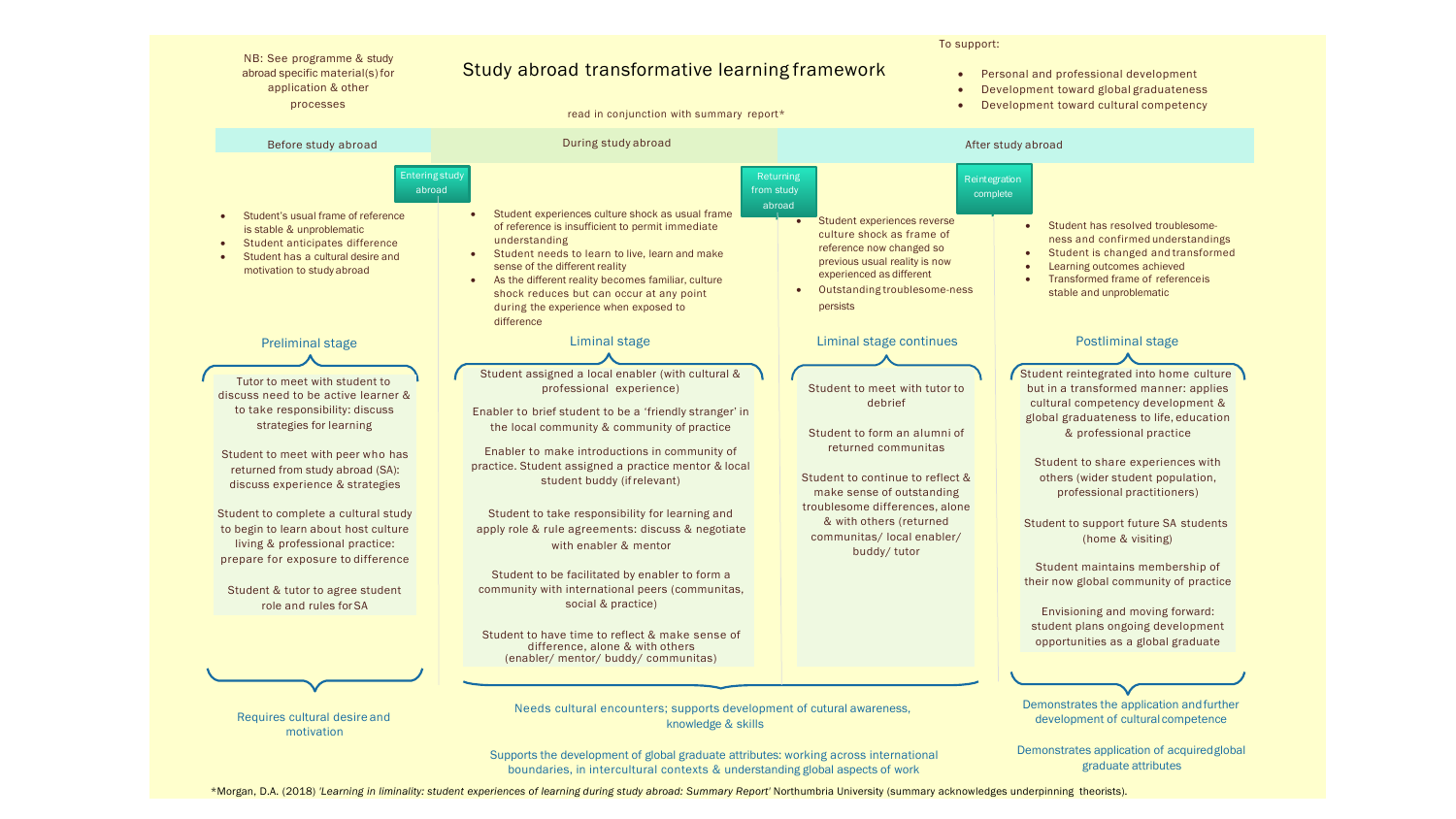## **Before study abroad – preliminal stage**

| <b>Experience</b>                                                             | <b>Activity</b>                                                                                                                                  | <b>Media</b>                                                                                  |
|-------------------------------------------------------------------------------|--------------------------------------------------------------------------------------------------------------------------------------------------|-----------------------------------------------------------------------------------------------|
| Student's usual frame of reference is<br>stable & unproblematic <sup>12</sup> | Tutor meet with student - discuss<br>need to be active learner & take<br>responsibility: discuss strategies for<br>learning                      | Face to face meeting<br>Online learning - eLP                                                 |
| Student anticipates difference                                                | Student meet with peer returner<br>from study abroad (SA): discuss<br>experience & strategies                                                    | Face to face meeting(s)<br>Social media establishment                                         |
| Student has a cultural desire <sup>13</sup> and<br>motivation to study abroad | Student commence cultural study to<br>begin to learn about host culture<br>living & professional practice:<br>prepare for exposure to difference | <b>Online learning activity</b><br>Storyline. – creative approach –<br>Reflections, PebblePad |
| Pre-requisite: cultural desire <sup>13</sup> $\&$<br>motivation               | Student & tutor agree student role<br>and rules for SA/ learning contract                                                                        | Face to face meeting<br>Upload online. PebblePad                                              |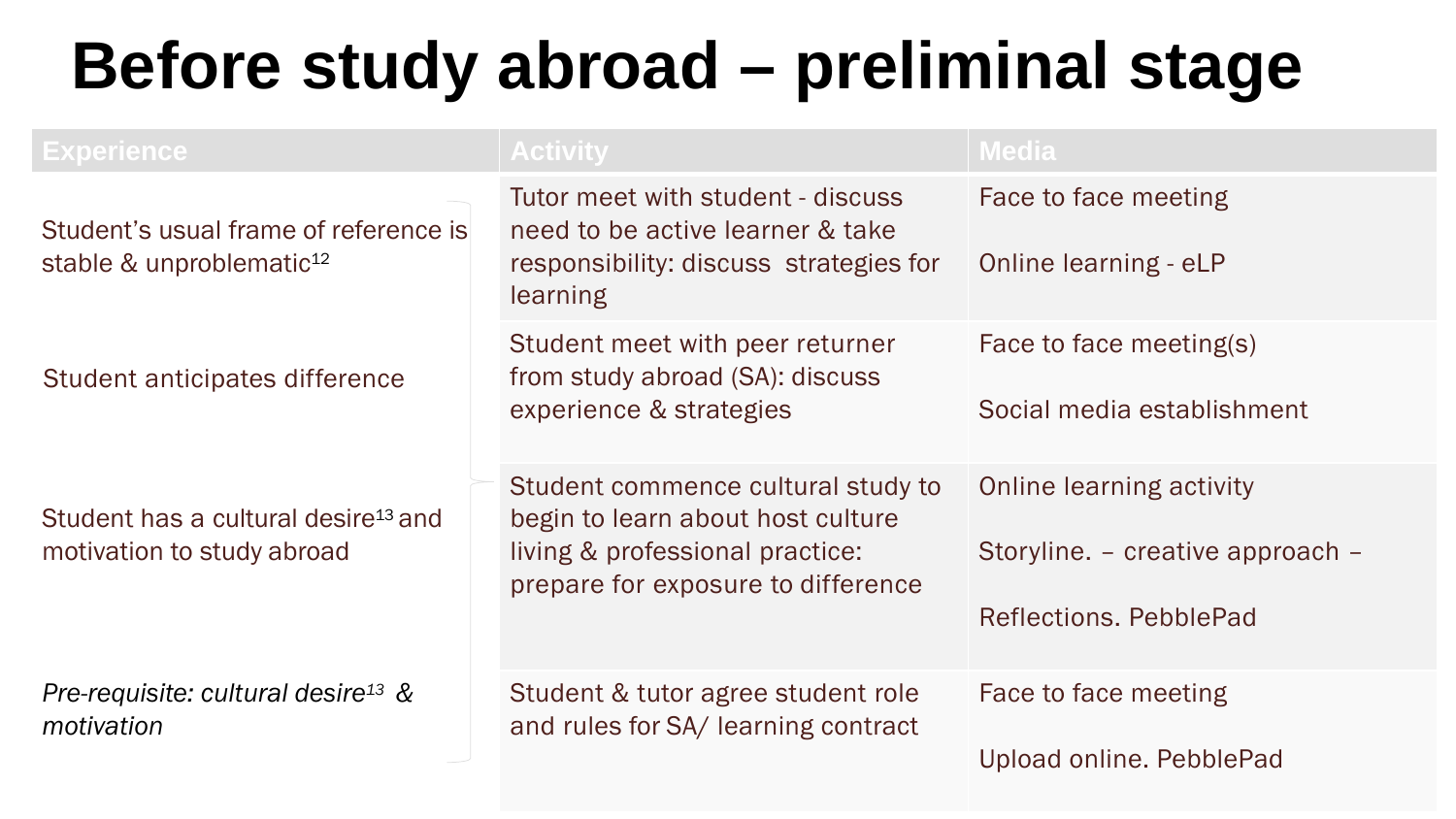## **During study abroad – liminal stage**

| <b>Experience</b>                                                                               | <b>Activity</b>                                                                                                             | <b>Media</b>                                                                                                                                   |
|-------------------------------------------------------------------------------------------------|-----------------------------------------------------------------------------------------------------------------------------|------------------------------------------------------------------------------------------------------------------------------------------------|
| Student experiences culture shock <sup>15,16,</sup><br>as usual frame of reference insufficient | Student assigned local enabler                                                                                              | Face to face meeting(s)                                                                                                                        |
| Student needs to learn to live, learn<br>and make sense of different reality                    | Enabler briefs student 'friendly<br>stranger'; makes introductions to<br>community of practice <sup>17,18</sup>             | Face to face meeting(s)                                                                                                                        |
| As reality becomes familiar, culture<br>shock reduces (can re-occur)                            | Student assigned professional practice   Face to face meeting and working<br>mentor & local buddy student                   |                                                                                                                                                |
|                                                                                                 | Student continues to take<br>responsibility for learning & apply rules<br>set. Discuss & negotiate with enabler<br>& mentor | Face to face<br>Continue cultural study - online or<br>hardcopy                                                                                |
| Requires: cultural encounters <sup>13</sup>                                                     | Student facilitated to form<br>communitas <sup>6</sup><br>Reflect alone & with community                                    | Face to face<br>Reflective activities (flexible)<br>Online synch/async - social media/<br>skype/ eLP blog share & comment/<br>discussion board |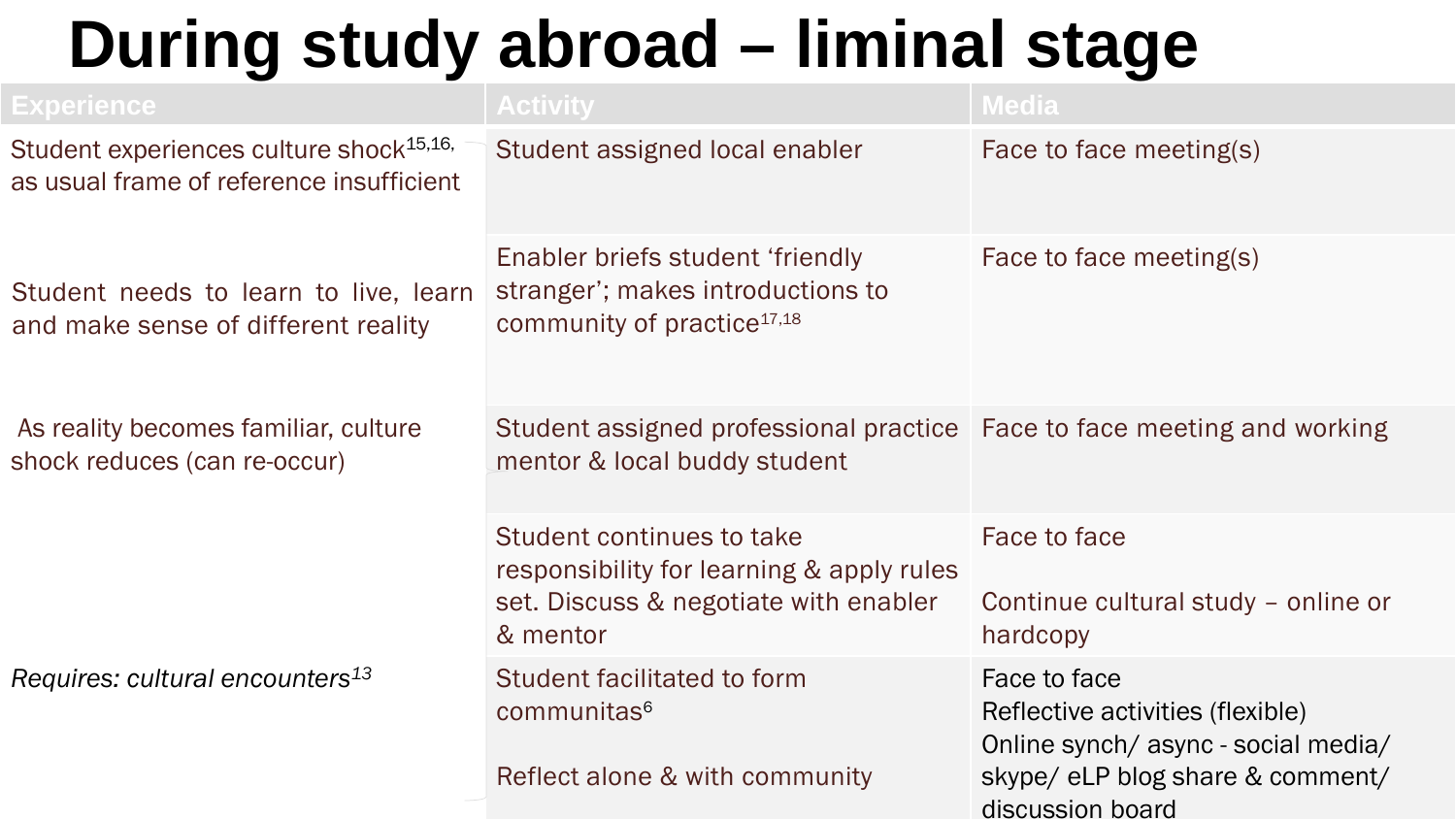#### **After study abroad – liminal stage continues**

| <b>Experience</b>                                                                           | <b>Activity</b>                                                                            | <b>Media</b>                                                                          |
|---------------------------------------------------------------------------------------------|--------------------------------------------------------------------------------------------|---------------------------------------------------------------------------------------|
| Student experiences reverse<br>culture shock <sup>19</sup> as frame of<br>reference changed | Student debriefs with tutor                                                                | Face to face meeting(s)                                                               |
| Outstanding troublesome-ness<br>persists                                                    | Student to form 'alumni' of returned<br>communitas.                                        | Face to face meeting(s)                                                               |
|                                                                                             | Student to continue to reflect &<br>make sense of troublesome-ness,<br>alone & with others | Reflections on learning - PebblePad<br>Face to face meeting(s)<br>Skype/ Social media |
| Requires: continued contact                                                                 |                                                                                            |                                                                                       |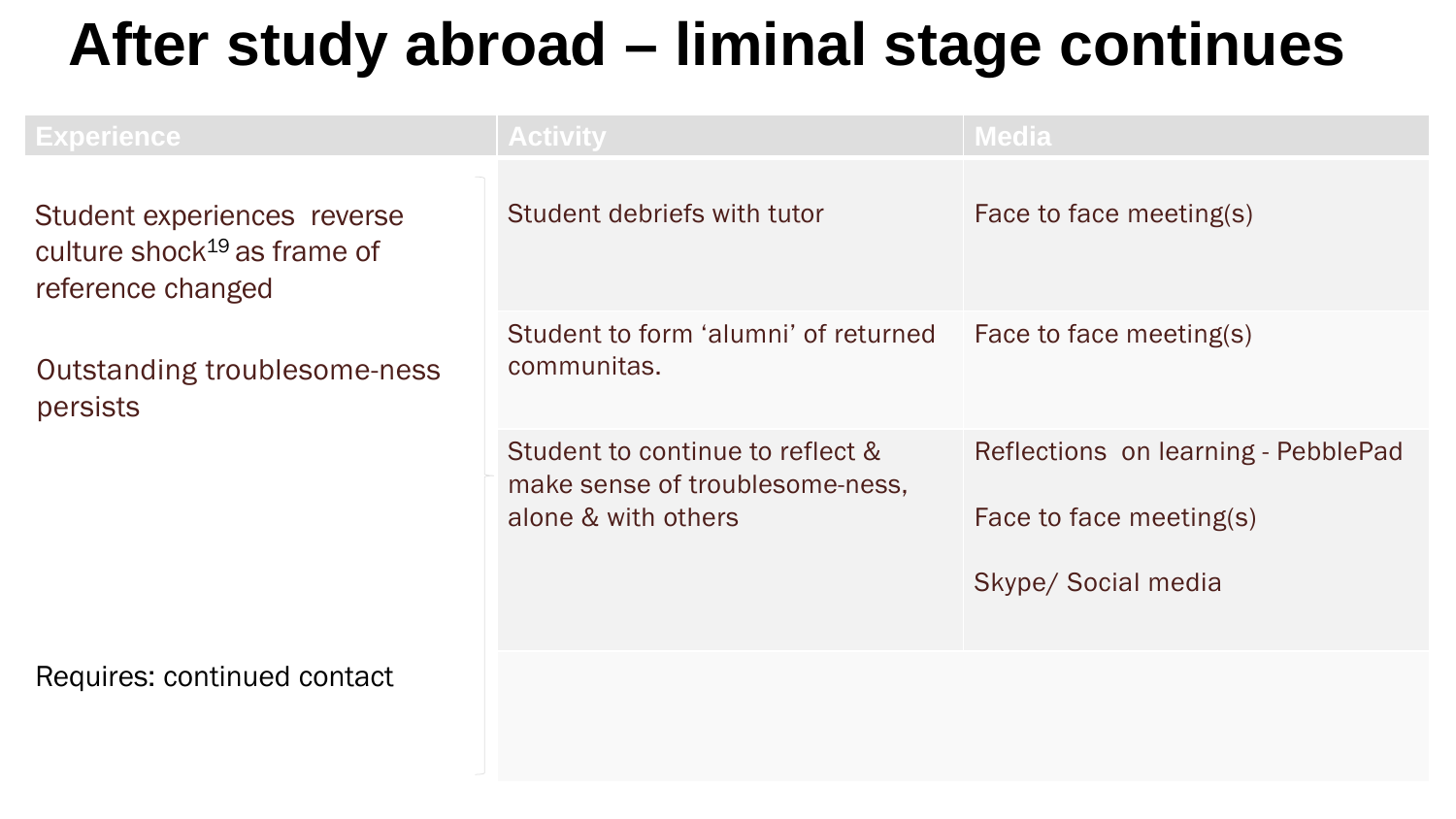### **After study abroad – postliminal stage**

| <b>Experience</b>                                                         | <b>Activity</b>                                                                                         | <b>Media</b>                                           |
|---------------------------------------------------------------------------|---------------------------------------------------------------------------------------------------------|--------------------------------------------------------|
| Student has resolved troublesome-<br>ness & confirmed understandings      | Student reintegrated into community<br>in a transformed manner.                                         |                                                        |
| Student is changed and<br>transformed                                     | Student shares experiences with<br>others                                                               | Face to face / presentations/eLP                       |
| Learning outcomes achieved                                                | Student to support future students                                                                      | Face to face meeting(s)/ Social<br>media establishment |
| Transformed frame of reference is<br>stable & unproblematic <sup>12</sup> | Student maintains membership of<br>global community of practice                                         | Face to face/ social media                             |
|                                                                           | Envisoning & moving forward:<br>student plans ongoing development<br>as a global graduate <sup>14</sup> | PebblePad                                              |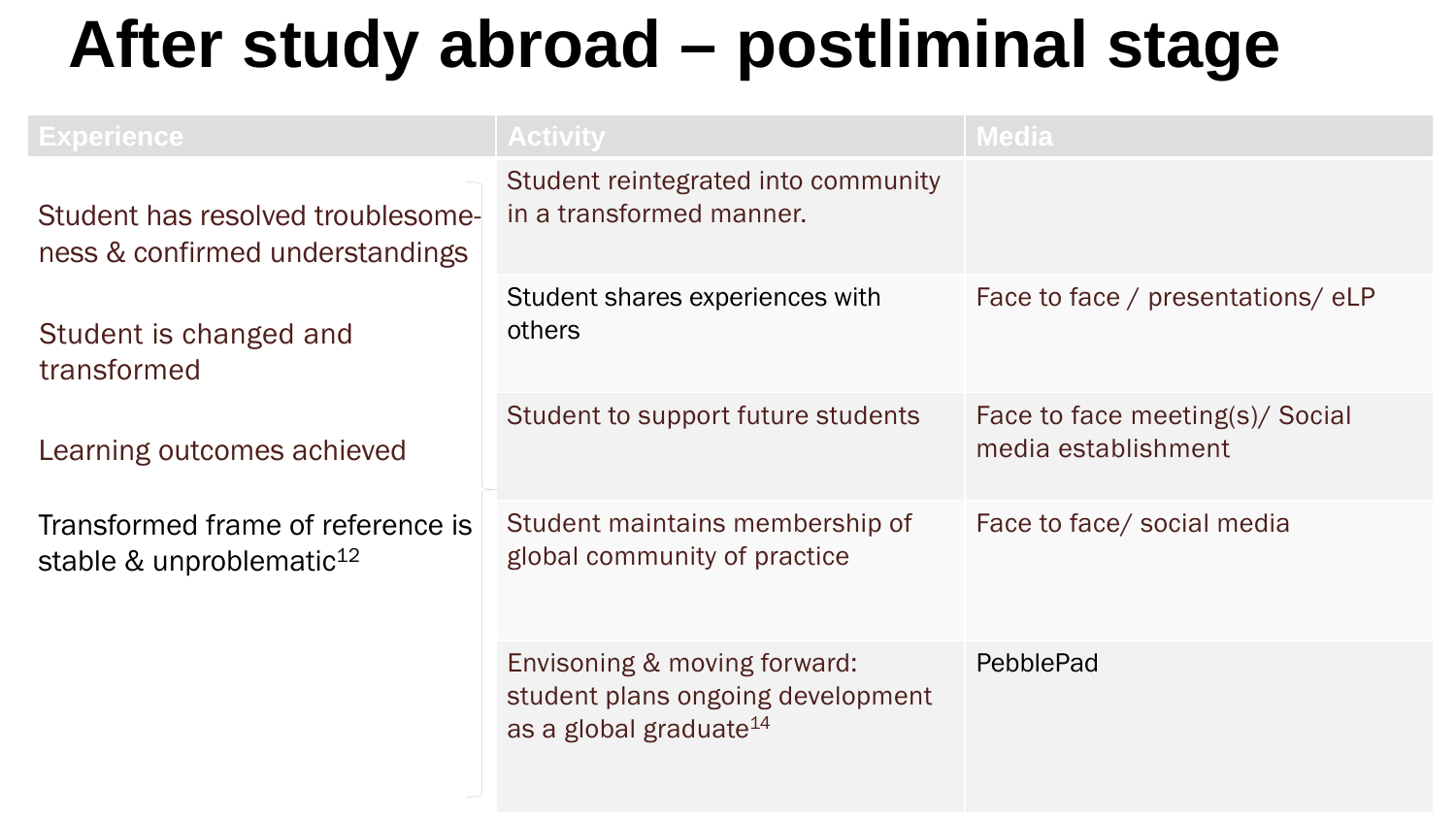## **In conclusion**

- The study abroad transformative learning framework is underpinned by research findings and aims to maximise student learning during each stage of the study abroad journey.
- The framework necessarily requires a blended approach to meet the requirements of students who study remotely from their home university. And promotes inclusion of a global community of practice.

#### **Thank you**

**debra.morgan@northumbria.ac.uk**

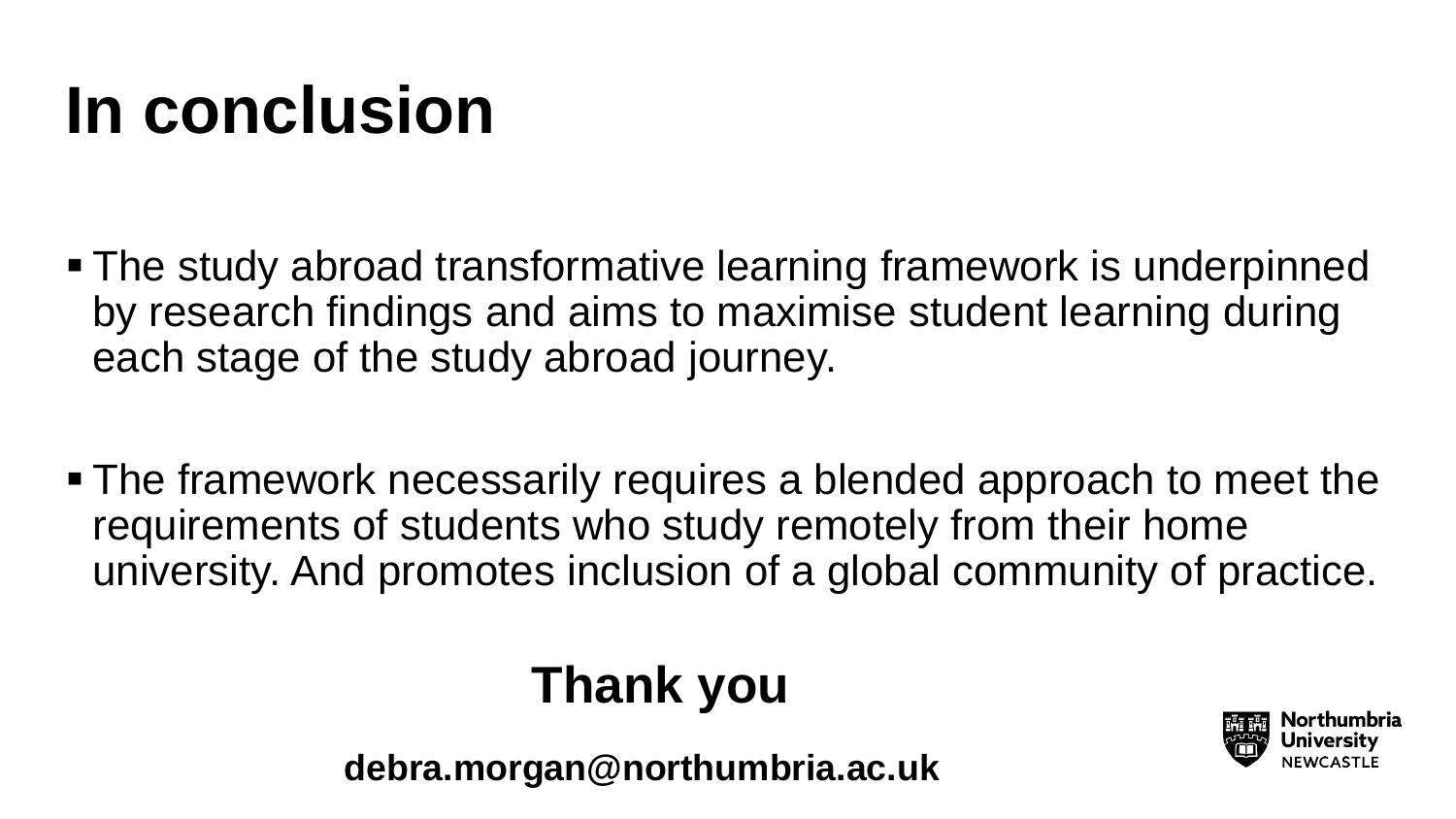## **References**

- This paper is an impact output from my doctoral research. Further details of this research can be found online in **Morgan, D.A. Learning in liminality: Student experiences of learning during a nursing study abroad journey: a hermeneutic phenomenological research study.** *Nurse Education Today* **2019; 79: 204-209.**
	- 1. Keogh, J. & Russel-Roberts, E. Exchange programmes and student mobility: Meeting students' expectations or an expensive holiday? *Nurse Education Today* 2009;**29** (21):108-116.
	- 2. Maltby, H.J., de Vries-Erich, J.M. & Lund, K. Being a stranger: Comparing study abroad experiences of nursing in low and high income countries through hermeneutic phenomenology. *Nurse Education Today*  2016. **45**:114-119.
	- 3. Heidegger, M. *Being and time*. (trans J. Macquarrie & E. Robinson) Reprint. New York: Harper Perennial/ Modern Thought 2008.
	- 4. Lindseth, A. & Norberg, A. A phenomenological hermeneutical method for researching lived experience. *Scandinavian Journal of Caring sciences* 2004;**18** (2):145-153.
	- 5. van Gennep, A. *The rites of passage.* Chicago: Chicago University Press. 1960.
	- 6. Turner, V.W. *The ritual process: Structure and anti-structure.* Reprint. London: Aldine Transaction. 2008.
	- 7. Mezirow, J. An overview on transformative learning. In: Illeris, K. ed. *Contemporary theories of learning* London: Routledge 2009;90-105.

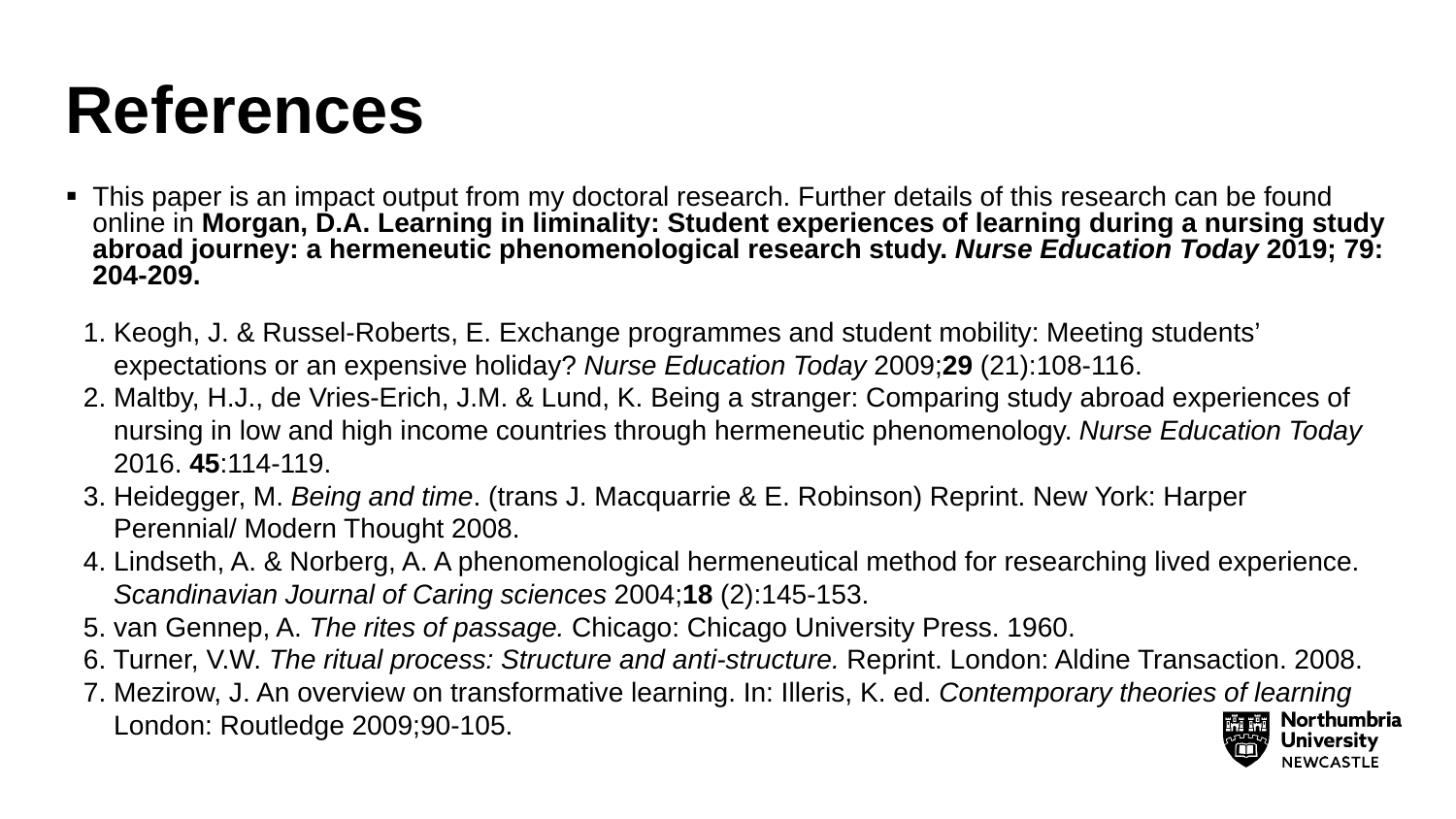### **References continued**

- 8. Perkins, D. Constructivism and troublesome knowledge. In: Meyer, J.H.F & Land, R. eds. *Overcoming barriers to student understanding: Threshold concepts and troublesome knowledge* London: Routledge. 2006;33-47.
- 9. Meyer, J.H.F. & Land, R. *Threshold concepts and troublesome knowledge: Linkages to ways of thinking and practising within the disciplines.* ETL Project (Enhancing teaching-learning environments in undergraduate courses project) Occasional Report 4. Edinburgh: Universities of Edinburgh, Coventry and Durham May 2003.
- 10. Entwistle, N. Threshold concepts and transformative ways of thinking within research into higher education. In: Land, R., Meyer, J.H.F. & Smith, J. eds. *Threshold concepts within the disciplines.* Rotterdam: Sense Publishers 2008;21-35.
- 11. Land, R., Meyer, J.H.F. & Smith, J. (eds.). *Threshold concepts within the disciplines.* Rotterdam: Sense Publishers 2008.
- 12. Meyer, J.H.F., Land, R. & Baillie, C. (eds.) *Threshold concepts and transformational learning.* Rotterdam: Sense publishers 2010.